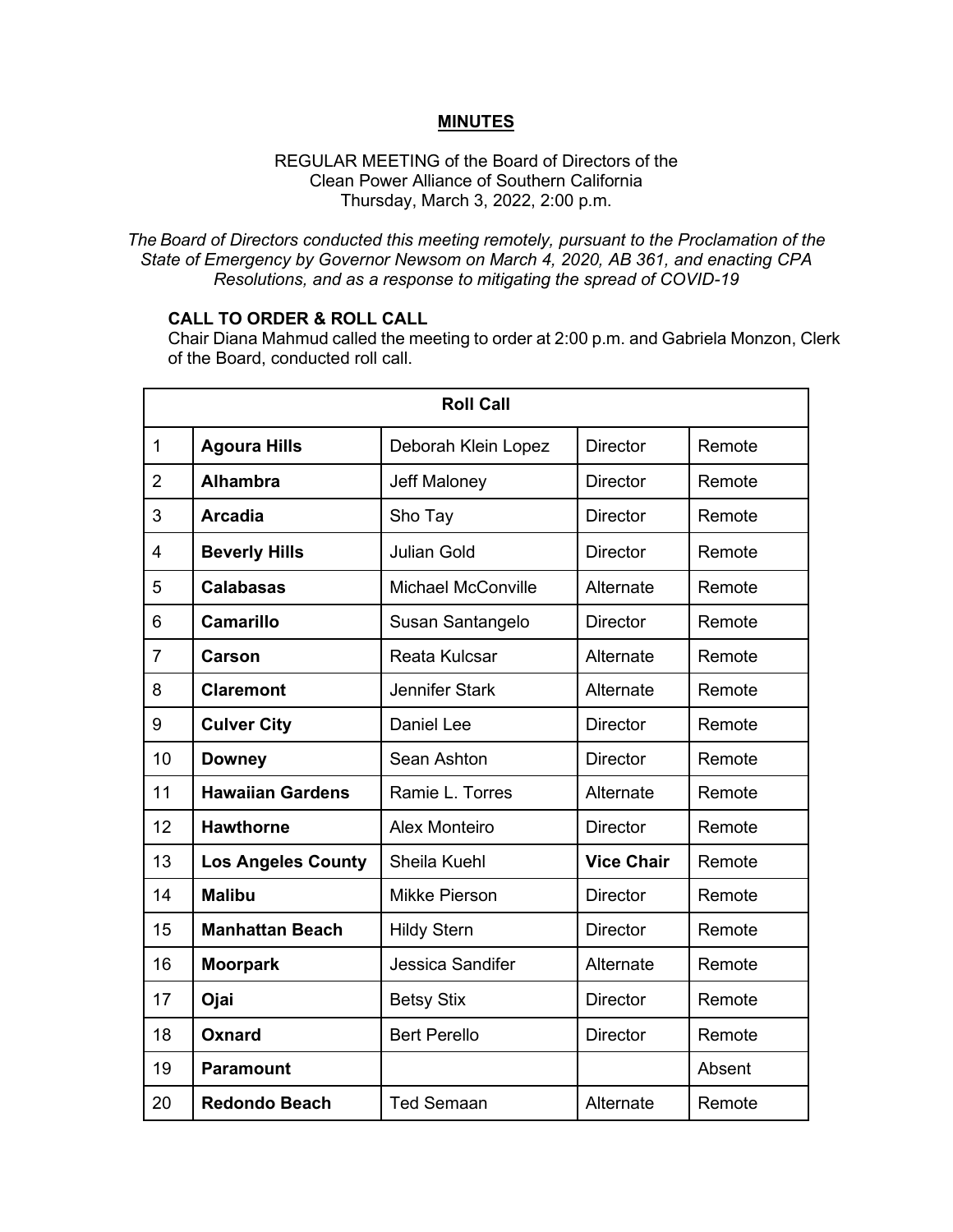| 21 | <b>Rolling Hills Estates</b> | Steve Zuckerman                            | <b>Director</b>              | Remote |
|----|------------------------------|--------------------------------------------|------------------------------|--------|
| 22 | <b>Santa Monica</b>          | <b>Gleam Davis</b>                         | <b>Director</b>              | Remote |
| 23 | <b>Sierra Madre</b>          | <b>Robert Parkhurst</b>                    | Director                     | Remote |
| 24 | <b>Simi Valley</b>           | <b>Ruth Luevanos</b><br>Samantha Argabrite | <b>Director</b><br>Alternate | Remote |
| 25 | <b>South Pasadena</b>        | Diana Mahmud                               | <b>Chair</b>                 | Remote |
| 26 | <b>Temple City</b>           | Fernando Vizcarra                          | Director                     | Remote |
| 27 | <b>Thousand Oaks</b>         | <b>Kevin McNamee</b>                       | <b>Director</b>              | Remote |
| 28 | <b>City of Ventura</b>       | Joe Yahner                                 | Alternate                    | Remote |
| 29 | <b>Ventura County</b>        | Linda Parks                                | <b>Vice Chair</b>            | Remote |
| 30 | <b>West Hollywood</b>        | Robyn Eason                                | Alternate                    | Remote |
| 31 | <b>Westlake Village</b>      | <b>Ned Davis</b>                           | Director                     | Remote |
| 32 | <b>Whittier</b>              | <b>Vicki Smith</b>                         | Alternate                    | Remote |

All votes are unanimous unless otherwise stated.

# **GENERAL PUBLIC COMMENT**

No general public comment was made.

# **CONSENT AGENDA**

- 1. Adopt Resolution 22-03-025 Finding the Continuing Need to Meet by Teleconference Pursuant to Government Code Section 54953 (e)
- 2. Approve Minutes from February 3, 2022 Board of Directors Meeting
- 3. Appoint Gabriela Monzon as the Board Secretary and appoint Raynette Tom as alternate Board Secretary
- 4. Adopt Resolution 22-03-026 to Amend and Restate the CPA Bylaws
- 5. Approve Support Position on AB 1814 in the 2021/2022 California Legislative Session and Support Position on HR 6662 in the 117th Congressional Session
- 6. NewGen Cost of Service Task Order and Amendment
	- a. Ratify Amendment No. 2 to the Professional Services Agreement Amendment with NewGen Strategies and Solutions LLC (NewGen) for review of SCE's ERRA filings with a total Not to Exceed (NTE) amount of \$108,060
	- b. Ratify Cost of Service Study Task Order Issued to NewGen with an NTE amount of \$115,270
	- c. Approve Amendment No. 1 to Cost of Service Study Task Order increasing the total NTE amount to \$130,370
- 7. Approve Agreement with MRW to Support 2022 Rate Setting Activities
- 8. Receive and File FY 2021/22 Q2 Financial Report
- 9. Receive and File Q4 2021 Risk Management Report
- 10. Receive and File Q4 2021 Communications Report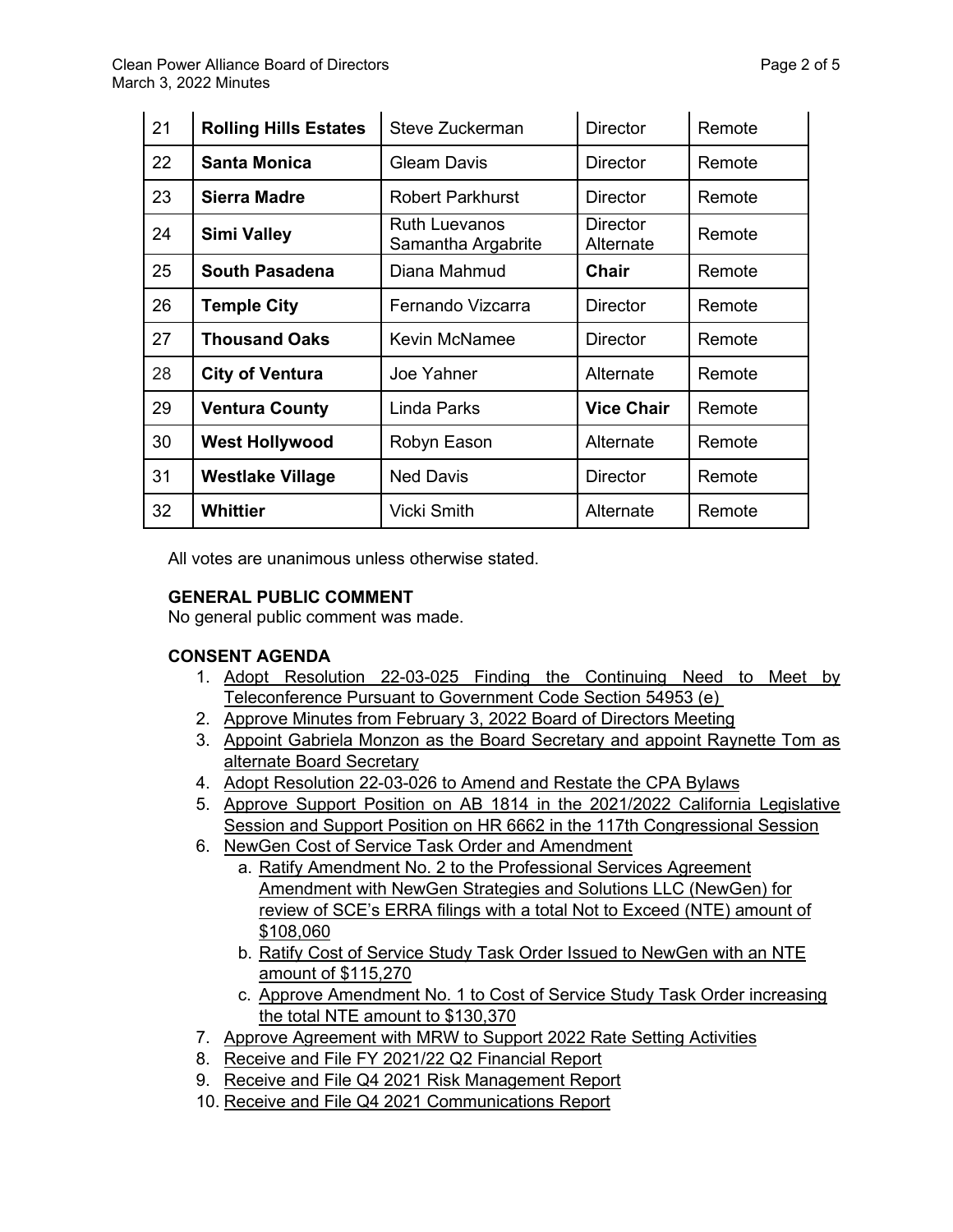#### 11. Receive and File Community Advisory Committee Monthly Report

| <b>Motion:</b> | Director Gold, Beverly Hills                         |
|----------------|------------------------------------------------------|
| Second:        | Vice Chair Kuehl, Los Angeles County                 |
| Vote:          | The consent agenda was approved by a roll call vote. |

#### **REGULAR AGENDA**

12. Fiscal Year (FY) 2022/2023 Rates Outlook

Matt Langer, Chief Operating Officer, provided a brief informational presentation. Mr. Langer explained that the PCIA is dropping approximately 85% in 2022 and described the impact of the drop; CPA customers will see bill reductions of 6-7% beginning in March 2022. The primary driver for the decrease is historically high energy market forward prices in 2022 which reduce the above market cost of Southern California Edison's (SCE) PCIA portfolio. Mr. Langer discussed impacts to CPA's competitive position; itemized several considerations for FY 22/23 rates, including reserve targets, changing competitive environment in the future, achieving an investment grade credit rating, and upcoming default changes. Mr. Langer detailed the specifics of CPA's progress towards obtaining an investmentgrade credit rating and reviewed the benefits a credit rating, such as an increase in the number of financial institutions willing to finance long-term renewable and energy storage projects, reduce costs, and enhance CPA's reputation in the legislative, regulatory, and commercial arenas. In 2023, early forecasts project a higher PCIA and lower SCE generation rates; CPA will have less flexibility and can accumulate more reserves this year to balance its competitive position in the following year. Mr. Langer outlined two 'bookend' cases to present a wide range of possibilities for how CPA might set rates in FY 2022/23. The lowest revenue case will maintain most rates the same, with a narrow differential between the three rate products, end the 2021 CARE rate freeze and contribute an additional \$17 million compared to current revenues. In the high revenue case, the Clean Power rate is priced the same as SCE's base rate, which together will all other assumptions in the low-revenue case, will contribute an additional \$185 million compared to current revenues. Mr. Langer reviewed the impact of ending the CARE rate freeze, however, all cases set CPA CARE rates at or below SCE CARE rates. CPA's load forecast and financial projections will be updated in March, and staff will return to the Executive Committee and the Board in April/May with a recommended approach. Rate adoption will take place at the June Board meeting with the adoption of the FY 22/23 budget.

In response to questions from Board members, staff clarified the following: the credit rating process takes two to three months once a rating agency is formally engaged and CPA will be required to demonstrate its ability to achieve the required financial targets. Due to the delayed deadline for submittal of the Integrated Resource Plan (IRP) and the significant number of member agencies that changed their default rate, staff deferred a decision on changes to its three rate options this year and will bring that discussion back to the Board at a later date. Last year's rate setting process revealed that each rate product was covering its cost, with smaller gaps between Clean and 100% Green, and this year's rate setting reflects those readjustments and updates to cost of service show narrow differentials being maintained. Director Gold shared four factors that should drive CPA's rate setting process: credit rating, adequate reserves, rate stability, and continuing to meet CPA's promised value proposition.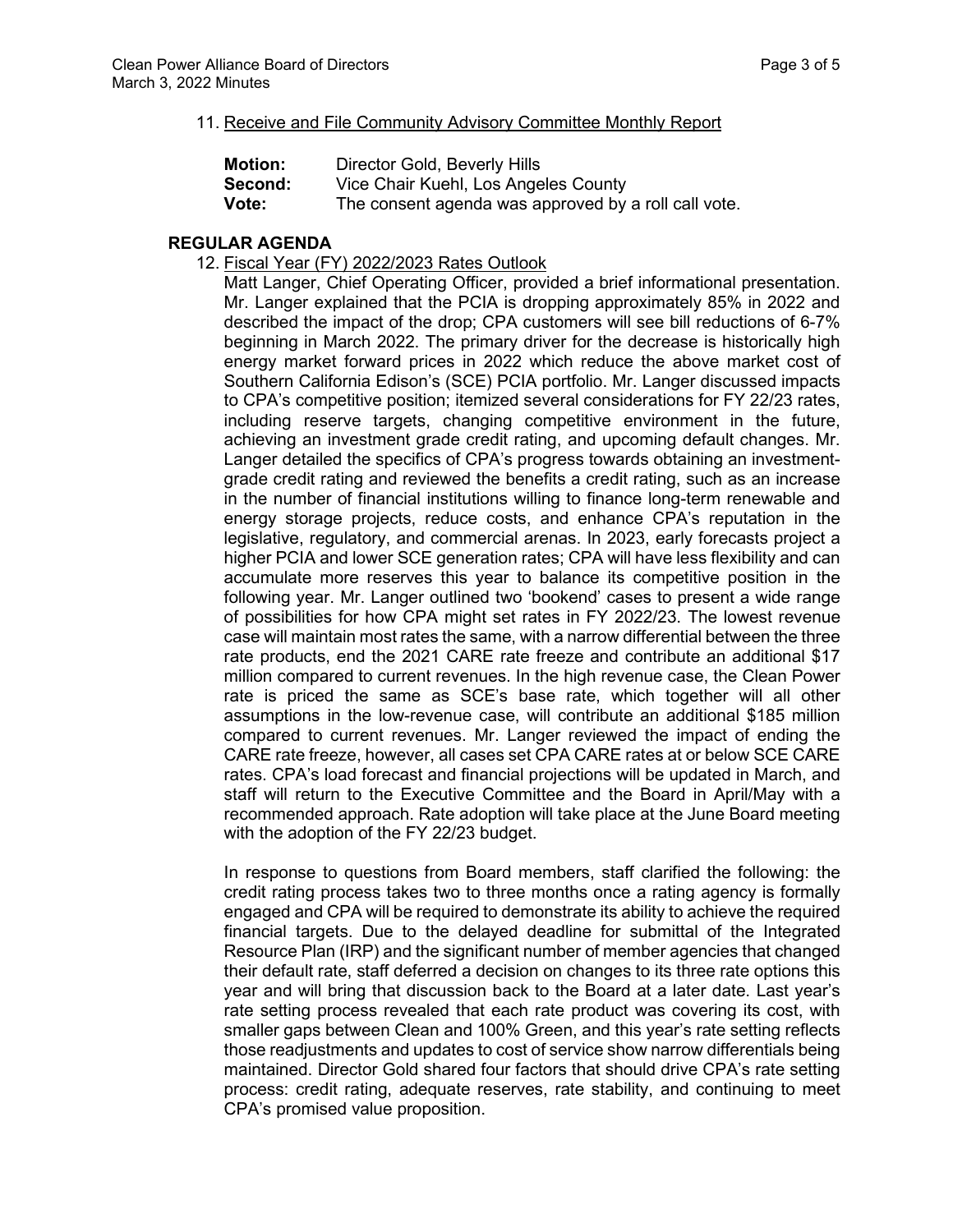Chair Mahmud asked about the status of the PCIA proceeding at the CPUC. Mr. Langer indicated that volatility reflects a PCIA mechanism working as intended; a CPUC-adopted decision last year determined the disposition of all the PCIA resources. In the decision, IOUs offer the opportunity to receive an allocation of renewable energy resources. CPA can receive its share and lock in the value of those long-term resources to ensure they do not go unused. Chair Mahmud asked follow-up questions regarding resource adequacy attributes of long-term resources; insight into the remaining SCE contracts affecting the PCIA; and SCE's implementation of a rate reduction in this calendar year. Mr. Langer clarified that SCE keeps all resource adequacy attributes; it will be at least 10 years before the first tranche of long-term contracts end and the PCIA burden starts to diminish. Mr. Langer stated that a SCE rate reduction is possible if they overcollect but they usually don't see that in time to propose a mid-year adjustment.

In response to questions by Vice Chair Kuehl concerning any downsides to the higher revenue approach and the rationale behind ending the CARE rate freeze, Mr. Langer explained that the higher revenue approach would advance CPA's progress towards an investment grade credit rating while still remaining very competitive with SCE. Regarding the CARE rate freeze, Mr. Langer said that CARE customers would still be paying less with CPA this year than they would with SCE. Vice Chair Kuehl expressed concern that ending the CARE rate freeze may send an unwelcome message to customers during an enduring difficult economic time. Vice Chair Parks expressed a desire to see significantly fewer changes made to rates over time.

Harvey Eder provided public comment. Mr. Langer clarified that SCE's rate change went into effect on March 1<sup>st</sup> and though CPA led efforts at the CPUC to shift the PCIA mechanism to benefit its ratepayers, the results were mixed.

#### **CLOSED SESSION**

13. CONFERENCE WITH LEGAL COUNSEL—ANTICIPATED LITIGATION Significant exposure to litigation pursuant to paragraph (2) of subdivision (d) of Section 54956.9: 1

Nancy Whang, General Counsel, stated that the Board voted to authorize the Chief Executive Officer to sign a settlement agreement with HDSI, LLC, wherein HDSI will pay CPA \$3.25 million and CPA will return HDSI's contingent payment of \$5.25 million to resolve the dispute between CPA and HDSI concerning delays in achieving commercial operation and whether those delays were excused due to force majeure or otherwise pursuant to the Power Purchase Agreement (PPA). The vote was 28 to 0 in favor of approval. There was no public comment on this item.

#### **MANAGEMENT REPORT**

Mr. Bardacke discussed the billing issues from the previous month; thanked the internal customer care and external affairs teams for their contributions; noted that some cities were more significantly impacted than others, but processes have been established to ensure advanced warning is given should any such issue occur again. Mr. Bardacke extended apologies to the Board members personally impacted and stated that CPA is addressing reputational impacts as well. Mr. Bardacke provided an update on the Power Share program, noting that CPA has surpassed 1/3 of the 6,300-enrollment goal and is